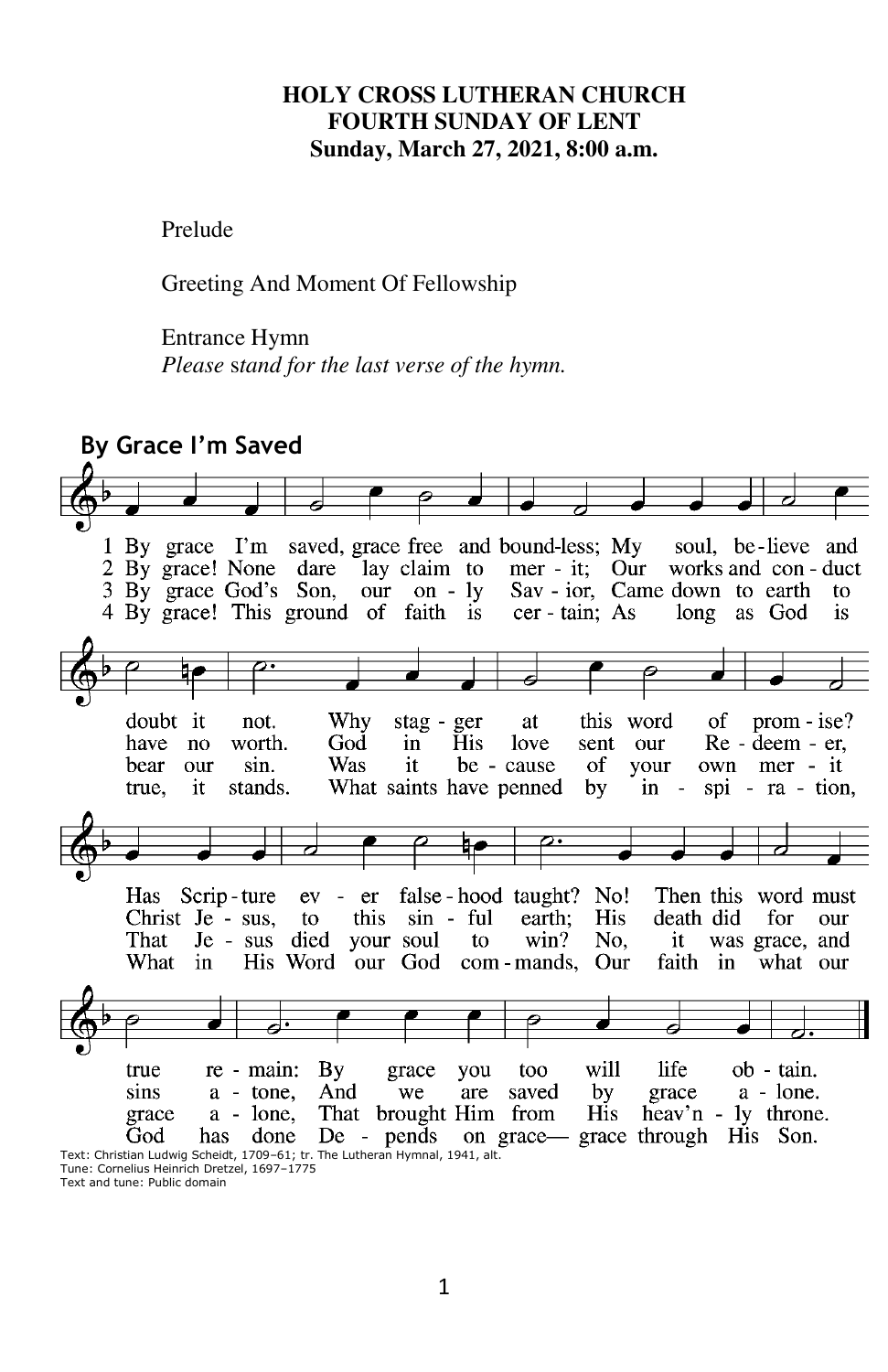**P** In the name of the Father and of the  $\pm$  Son and of the Holy Spirit.

C **Amen.** 

- $\boxed{\mathbf{P}}$  If we say we have no sin, we deceive ourselves, and the truth is not in us.
- C **But if we confess our sins, God, who is faithful and just, will forgive our sins and cleanse us from all unrighteousness.**

*Silence for reflection on God's Word and for self-examination.* 

- $\mathbf{P}$  Let us then confess our sins to God our Father.
- C **Most merciful God, we confess that we are by nature sinful and unclean. We have sinned against You in thought, word, and deed, by what we have done and by what we have left undone. We have not loved You with our whole heart; we have not loved our neighbors as ourselves. We justly deserve Your present and eternal punishment. For the sake of Your Son, Jesus Christ, have mercy on us. Forgive us, renew us, and lead us, so that we may delight in Your will and walk in Your ways to the glory of Your holy name. Amen.**
- P Almighty God in His mercy has given His Son to die for you and for His sake forgives you all your sins. As a called and ordained servant of Christ, and by His authority, I therefore forgive you all your sins in the name of the Father and of the T Son and of the Holy Spirit.
- C **Amen.**

# Service of the Word

**Introit**



**P** Have mercy on me, O God, according to your steadfast love;\* C **according to your abundant mercy blot out my trans- | gressions.** 

**P** Wash me thoroughly from my in- iquity,\* C **and cleanse me | from my sin!**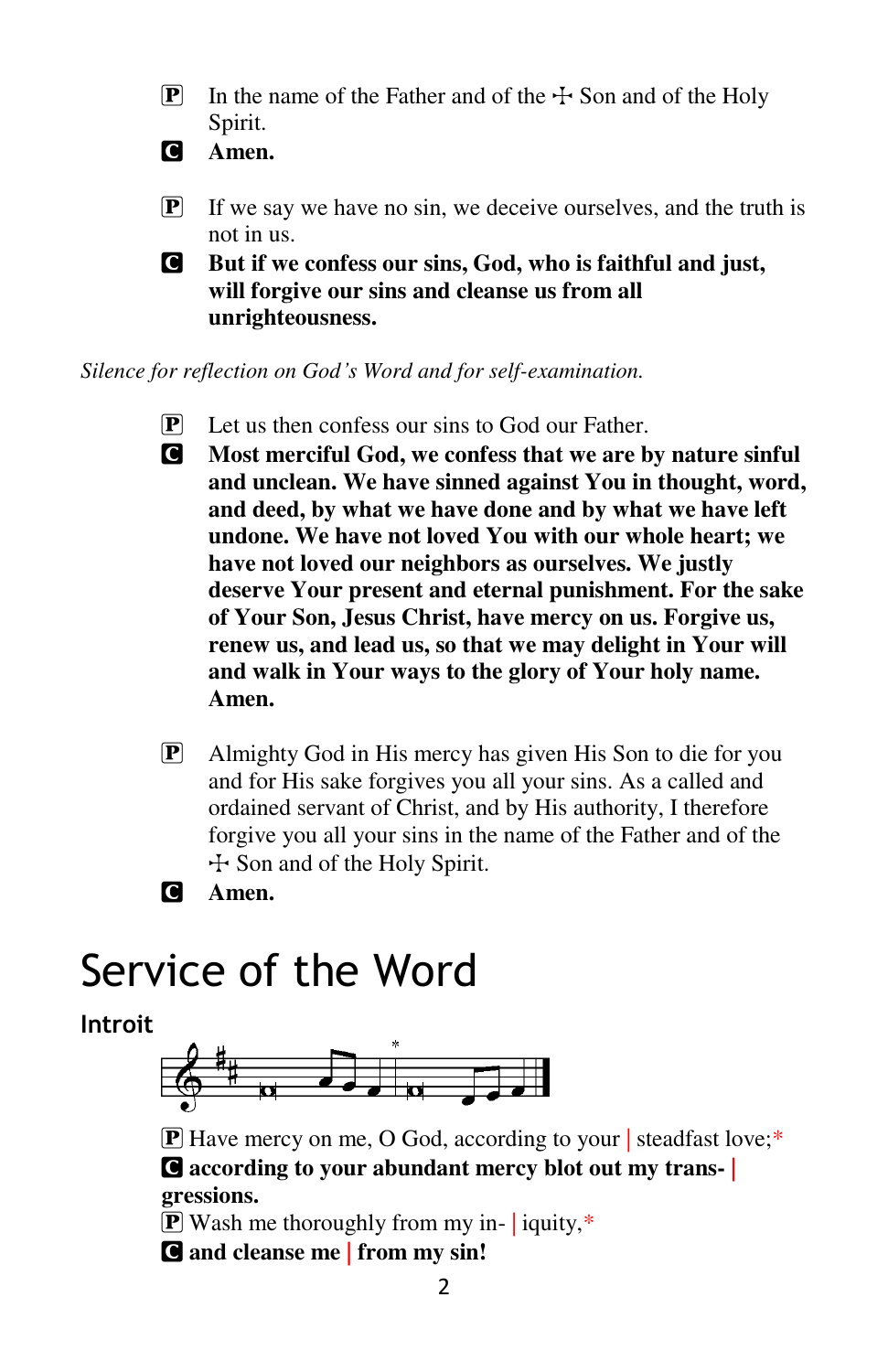**P** For I know my trans- gressions,\*

C **and my sin is ever be- | fore me.** 

 $\mathbf{P}$  Against you, you only, have I sinned and done what is evil in your sight,\*

C **so that you may be justified in your words and blameless in your | judgment.** 

 $\boxed{\mathbf{P}}$  Behold, I was brought forth in in- | iquity,\*

C **and in sin did my mother con- | ceive me.** 

 $\mathbf{P}$  Behold, you delight in truth in the inward being,\*

C **and you teach me wisdom in the | secret heart.** 

**P** Glory be to the Father and to the Son\*

C **and to the Holy | Spirit;** 

 $\mathbf{P}$  as it was in the be- | ginning,\*

C **is now, and will be forever. | Amen.** 

P Have mercy on me, O God, according to your | steadfast love;\*

C **according to your abundant mercy blot out my trans- | gressions.** 

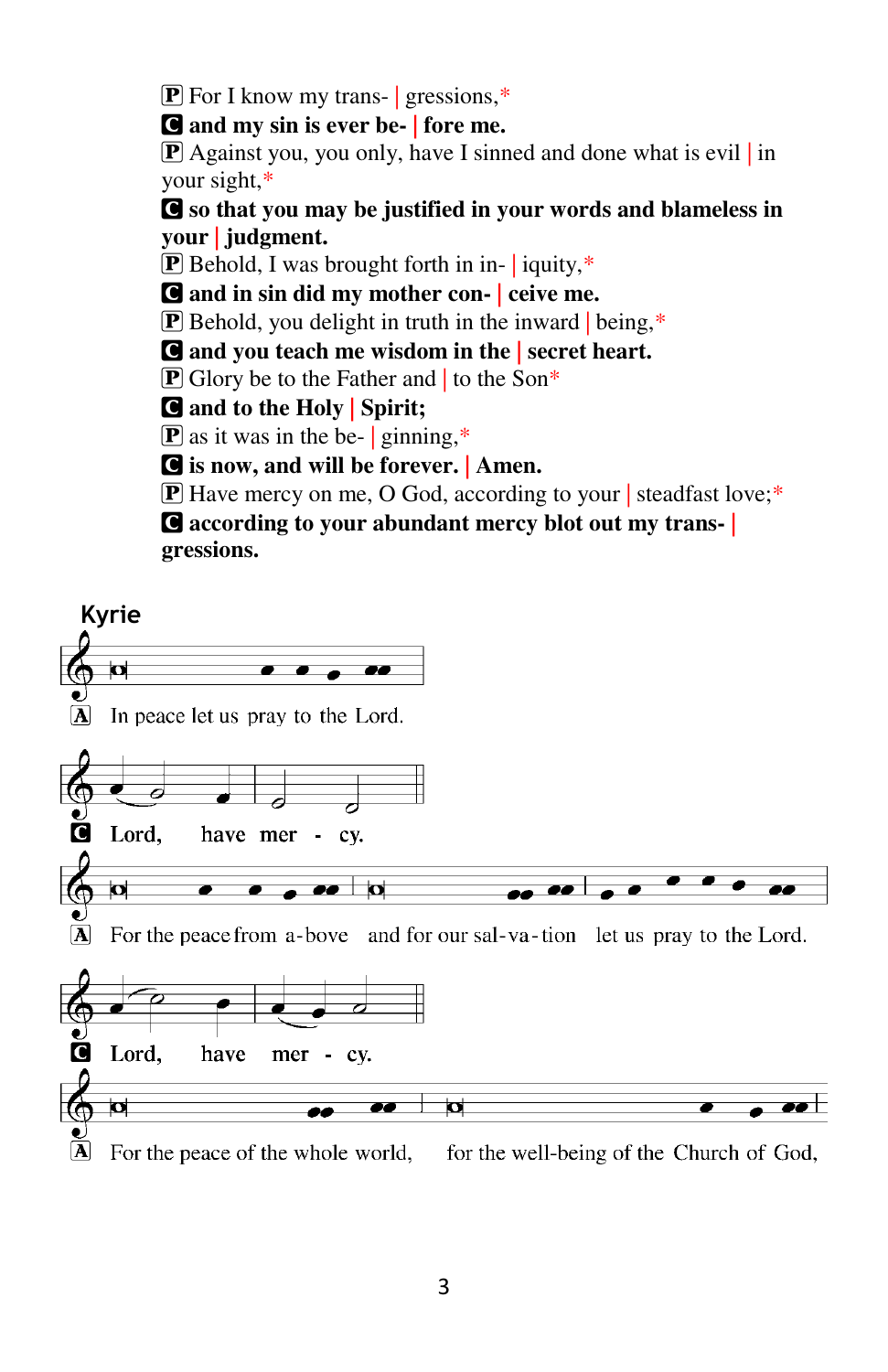

# **Salutation and Collect of the Day**

- P The Lord be with you.
- C **And also with you.**
- P Let us pray.

Almighty God, our heavenly Father, Your mercies are new every morning; and though we deserve only punishment, You receive us as Your children and provide for all our needs of body and soul. Grant that we may heartily acknowledge Your merciful goodness, give thanks for all Your benefits, and serve You in willing obedience; through Jesus Christ, Your Son, our Lord, who lives and reigns with You and the Holy Spirit, one God, now and forever.

C **Amen.**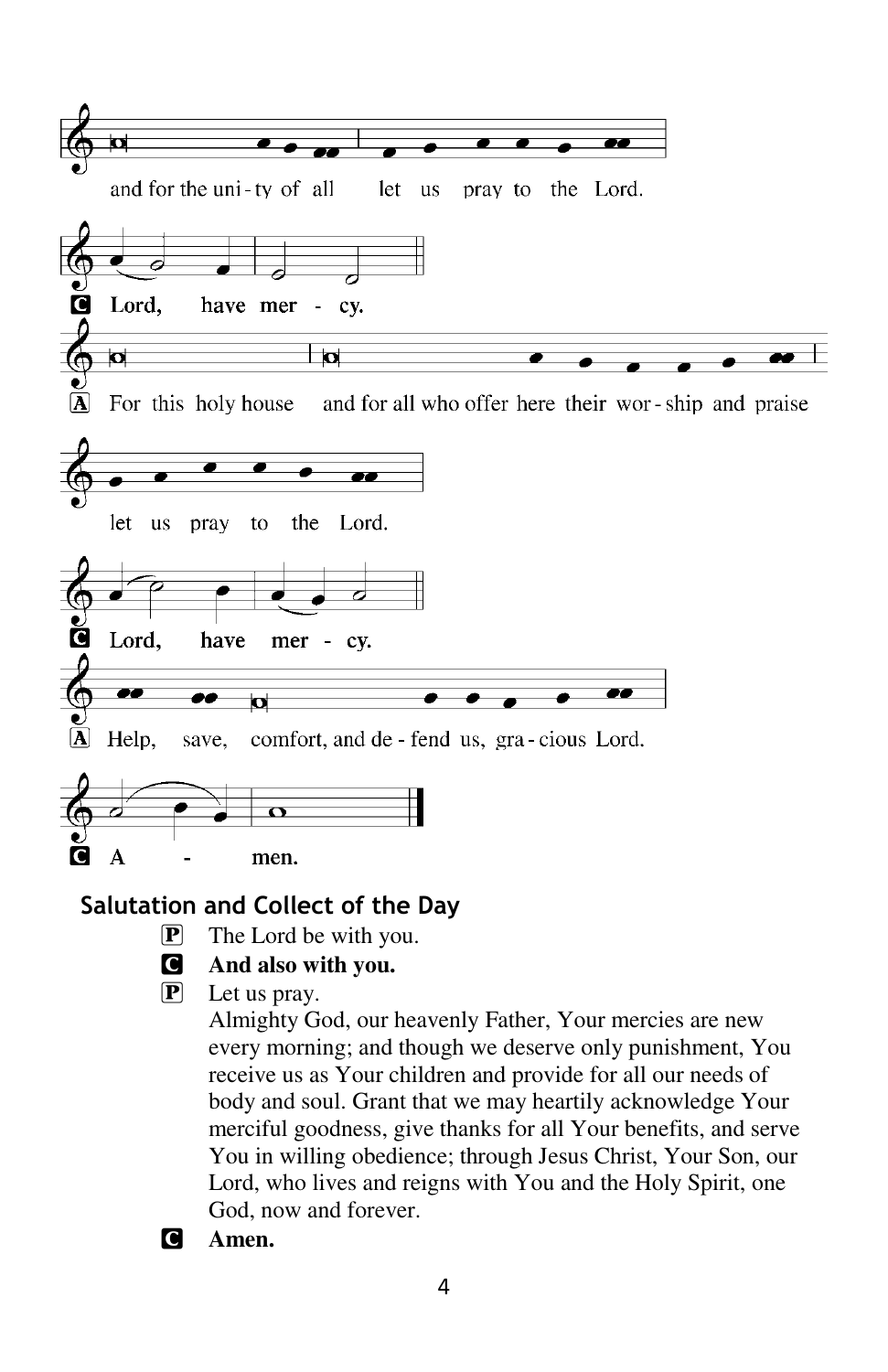#### *Sit*  **Old Testament Reading** *Isaiah 12:1–6*

<sup>1</sup>You will say in that day:

"I will give thanks to you, O LORD,

for though you were angry with me,

your anger turned away,

that you might comfort me.

<sup>2"</sup>Behold, God is my salvation;

I will trust, and will not be afraid;

for the LORDGOD is my strength and my song,

and he has become my salvation."

<sup>3</sup>With joy you will draw water from the wells of salvation. <sup>4</sup>And you will say in that day:

"Give thanks to the LORD, call upon his name,

make known his deeds among the peoples,

proclaim that his name is exalted.

<sup>5"</sup>Sing praises to the LORD, for he has done gloriously; let this be made known in all the earth.

<sup>6</sup>Shout, and sing for joy, O inhabitant of Zion,

for great in your midst is the Holy One of Israel."

A This is the Word of the Lord.

C **Thanks be to God.** 

## **Epistle** *2 Corinthians 5:16–21*

<sup>16</sup>From now on, therefore, we regard no one according to the flesh. Even though we once regarded Christ according to the flesh, we regard him thus no longer. <sup>17</sup>Therefore, if anyone is in Christ, he is a new creation. The old has passed away; behold, the new has come. <sup>18</sup>All this is from God, who through Christ reconciled us to himself and gave us the ministry of reconciliation;  $19$  that is, in Christ God was reconciling the world to himself, not counting their trespasses against them, and entrusting to us the message of reconciliation. <sup>20</sup>Therefore, we are ambassadors for Christ, God making his appeal through us. We implore you on behalf of Christ, be reconciled to God. <sup>21</sup>For our sake he made him to be sin who knew no sin, so that in him we might become the righteousness of God.

 $[A]$  This is the Word of the Lord.

C **Thanks be to God.**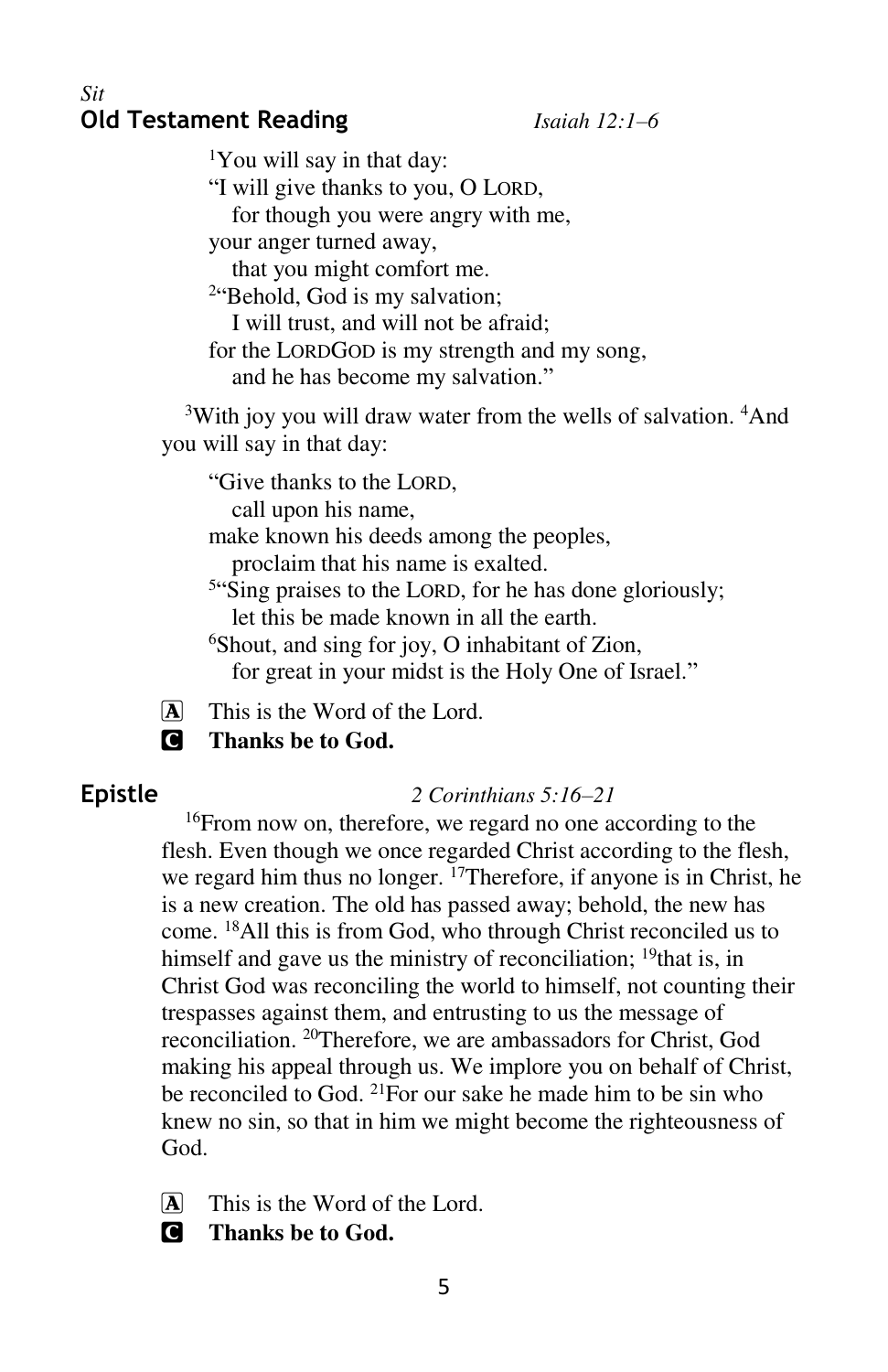#### *Stand*

#### **Holy Gospel**

P The Holy Gospel according to St. Luke, the fifteenth chapter. **G** Glory to You, O Lord.

<sup>1</sup>Now the tax collectors and sinners were all drawing near to hear [Jesus]. <sup>2</sup>And the Pharisees and the scribes grumbled, saying, "This man receives sinners and eats with them."

 $3$ So he told them this parable: ...

"There was a man who had two sons.  $^{12}$ And the younger of them said to his father, 'Father, give me the share of property that is coming to me.' And he divided his property between them. <sup>13</sup>Not many days later, the younger son gathered all he had and took a journey into a far country, and there he squandered his property in reckless living. <sup>14</sup>And when he had spent everything, a severe famine arose in that country, and he began to be in need. <sup>15</sup>So he went and hired himself out to one of the citizens of that country, who sent him into his fields to feed pigs. <sup>16</sup>And he was longing to be fed with the pods that the pigs ate, and no one gave him anything.

<sup>17"</sup>But when he came to himself, he said, 'How many of my father's hired servants have more than enough bread, but I perish here with hunger! <sup>18</sup>I will arise and go to my father, and I will say to him, "Father, I have sinned against heaven and before you. <sup>19</sup>I am no longer worthy to be called your son. Treat me as one of your hired servants."<sup>20</sup>And he arose and came to his father. But while he was still a long way off, his father saw him and felt compassion, and ran and embraced him and kissed him. <sup>21</sup>And the son said to him, 'Father, I have sinned against heaven and before you. I am no longer worthy to be called your son.' <sup>22</sup>But the father said to his servants, 'Bring quickly the best robe, and put it on him, and put a ring on his hand, and shoes on his feet. <sup>23</sup>And bring the fattened calf and kill it, and let us eat and celebrate. <sup>24</sup>For this my son was dead, and is alive again; he was lost, and is found.' And they began to celebrate.

 $25$ "Now his older son was in the field, and as he came and drew near to the house, he heard music and dancing. <sup>26</sup>And he called one of the servants and asked what these things meant. <sup>27</sup>And he said to him, 'Your brother has come, and your father has killed the fattened calf, because he has received him back safe and sound.' <sup>28</sup>But he was angry and refused to go in. His father came out and entreated him, <sup>29</sup>but he answered his father, 'Look, these many years I have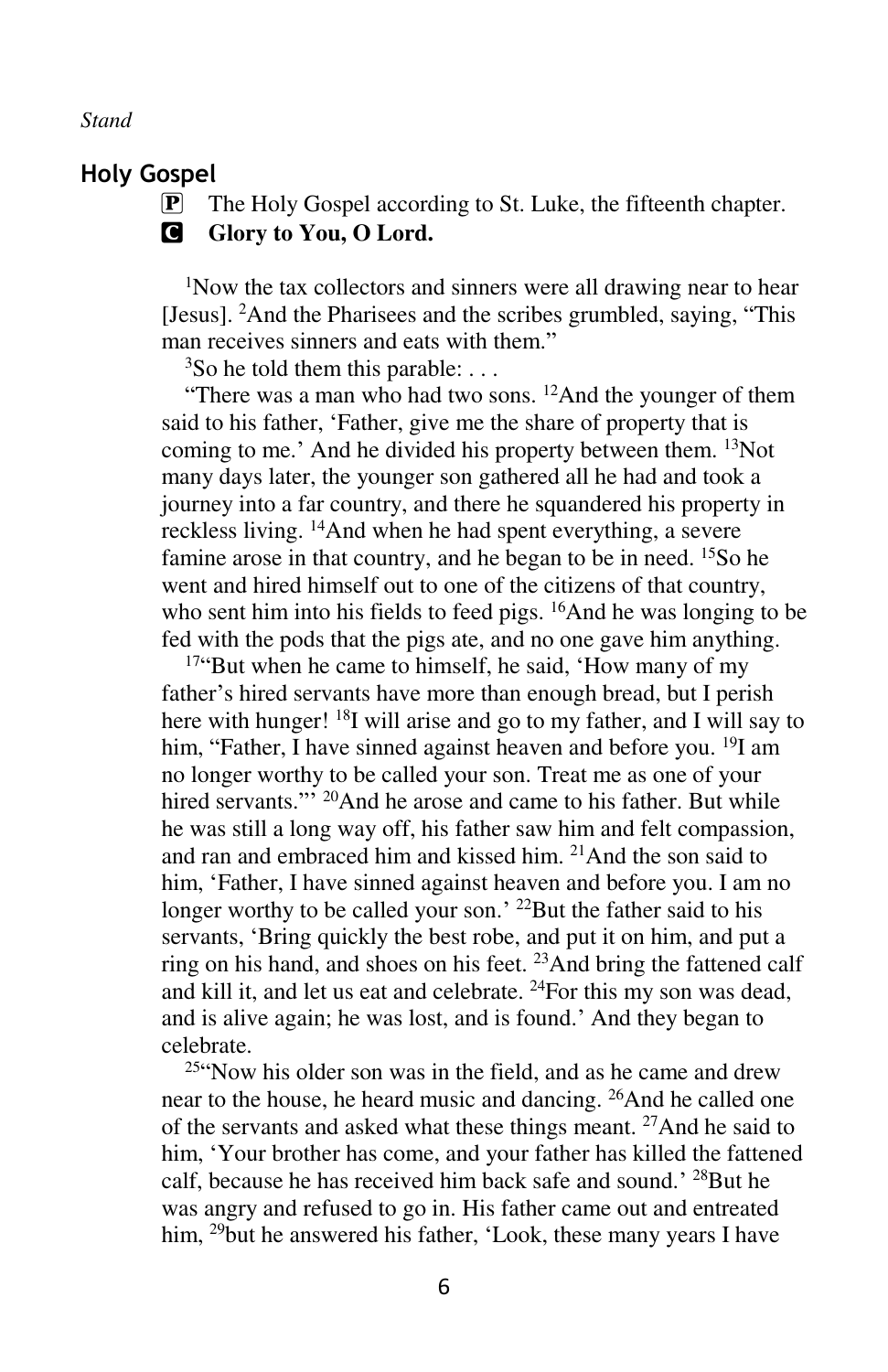served you, and I never disobeyed your command, yet you never gave me a young goat, that I might celebrate with my friends. <sup>30</sup>But when this son of yours came, who has devoured your property with prostitutes, you killed the fattened calf for him!' <sup>31</sup>And he said to him, 'Son, you are always with me, and all that is mine is yours. <sup>32</sup>It was fitting to celebrate and be glad, for this your brother was dead, and is alive; he was lost, and is found.'"

- $\boxed{\mathbf{P}}$  This is the Gospel of the Lord.
- 
- C **Praise to You, O Christ.**

*Sit* 



Tune: Ithamar Conkey, 1815–67 Text and tune: Public domain

# **Sermon Pastor Matt**

*Stand*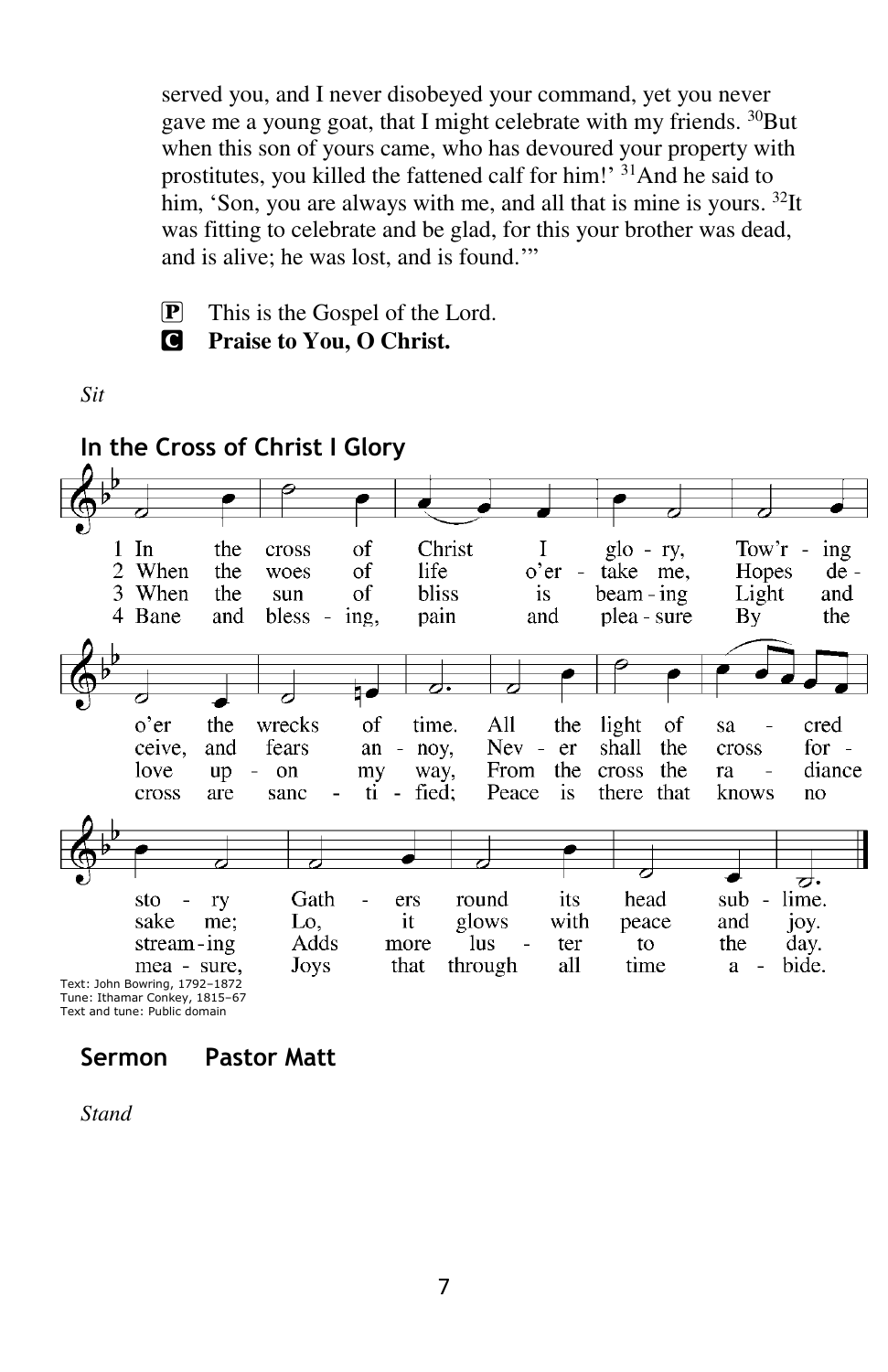### **Nicene Creed**

C **I believe in one God, the Father Almighty, maker of heaven and earth and of all things visible and invisible. And in one Lord Jesus Christ, the only-begotten Son of God, begotten of His Father before all worlds, God of God, Light of Light, very God of very God, begotten, not made, being of one substance with the Father, by whom all things were made; who for us men and for our salvation came down from heaven and was incarnate by the Holy Spirit of the virgin Mary and was made man; and was crucified also for us under Pontius Pilate. He suffered and was buried. And the third day He rose again according to the Scriptures and ascended into heaven and sits at the right hand of the Father. And He will come again with glory to judge both the living and the dead, whose kingdom will have no end. And I believe in the Holy Spirit, the Lord and giver of life,** 

 **who proceeds from the Father and the Son, who with the Father and the Son together is** 

 **worshiped and glorified,** 

 **who spoke by the prophets.** 

 **And I believe in one holy Christian and apostolic Church,** 

 **I acknowledge one Baptism for the remission of sins, and I look for the resurrection of the dead**  and the life  $\div$  of the world to come. Amen.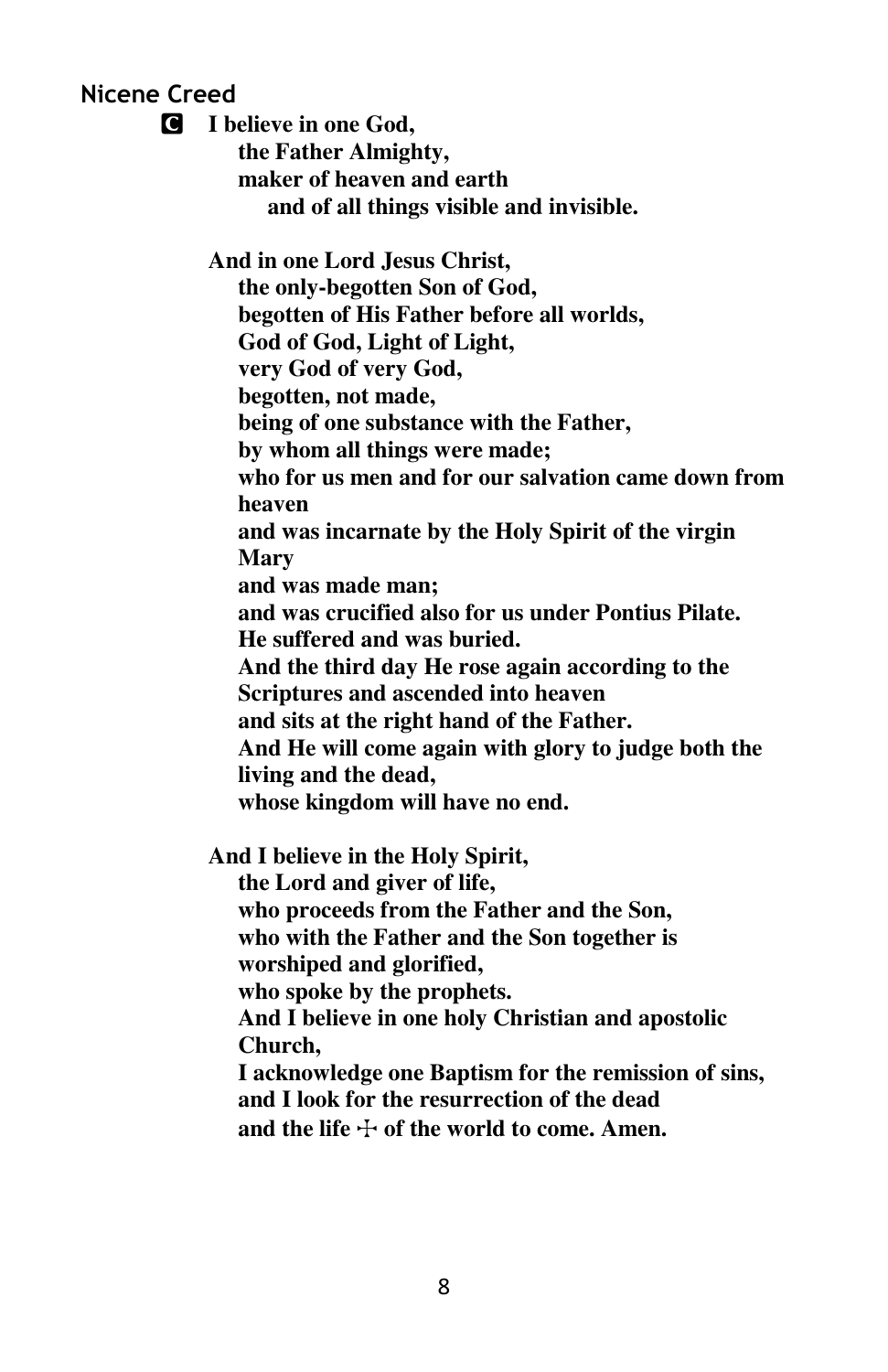# **Prayer of the Church**

Let us pray for the whole people of God in Christ Jesus and for all people according to their needs.

*After each portion of the prayers:* 

P Lord, in your mercy,



#### C **hear our prayer.**

### *The prayers conclude:*

P Into your hands, O Lord, we commend all for whom we pray, trusting in your mercy; through your Son, Jesus Christ, our Lord.

C **Amen** 

*Sit* 

# **Offering**

*Stand* 

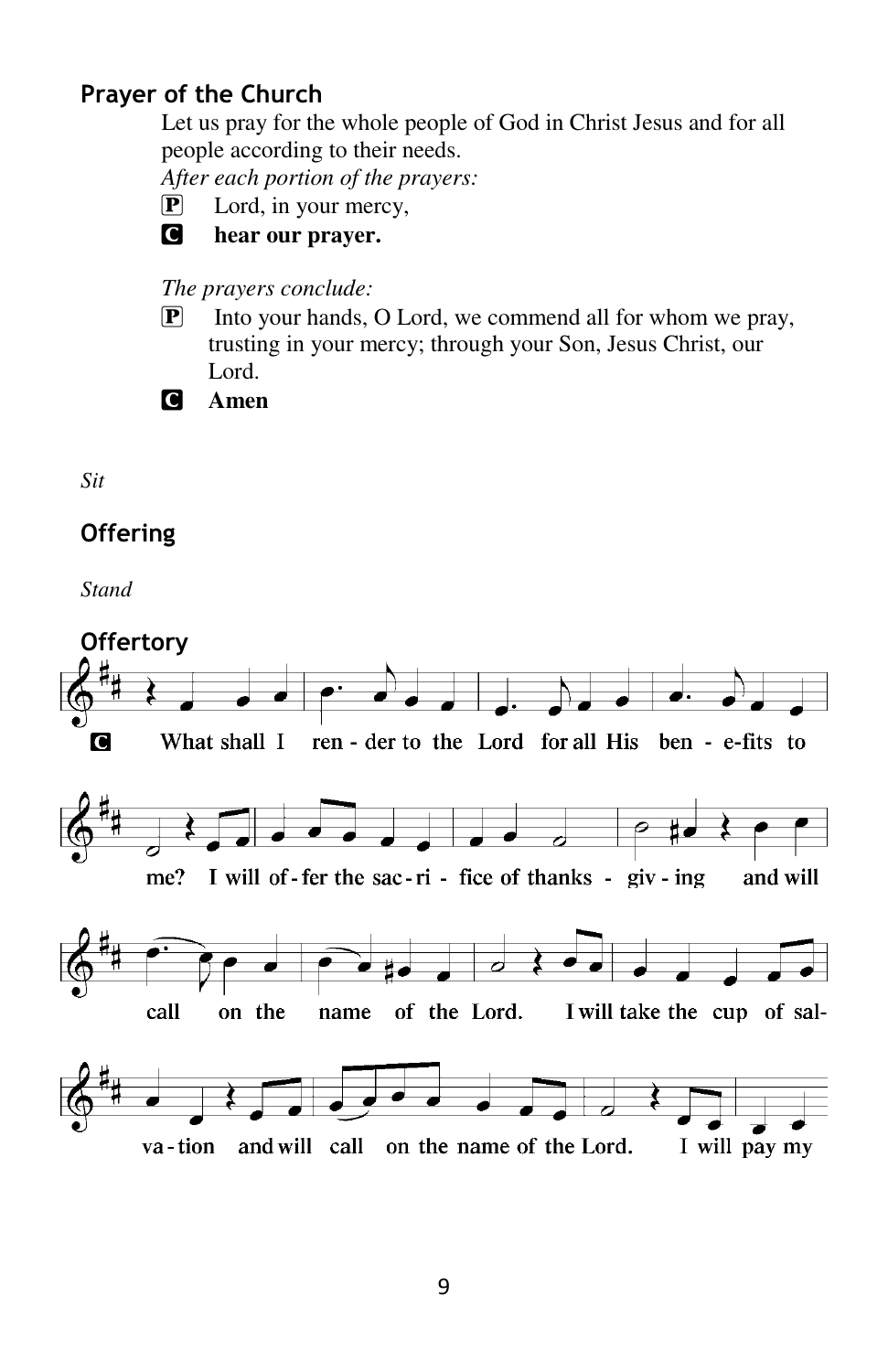

The Lord look upon you with favor and  $\pm$  give you peace.